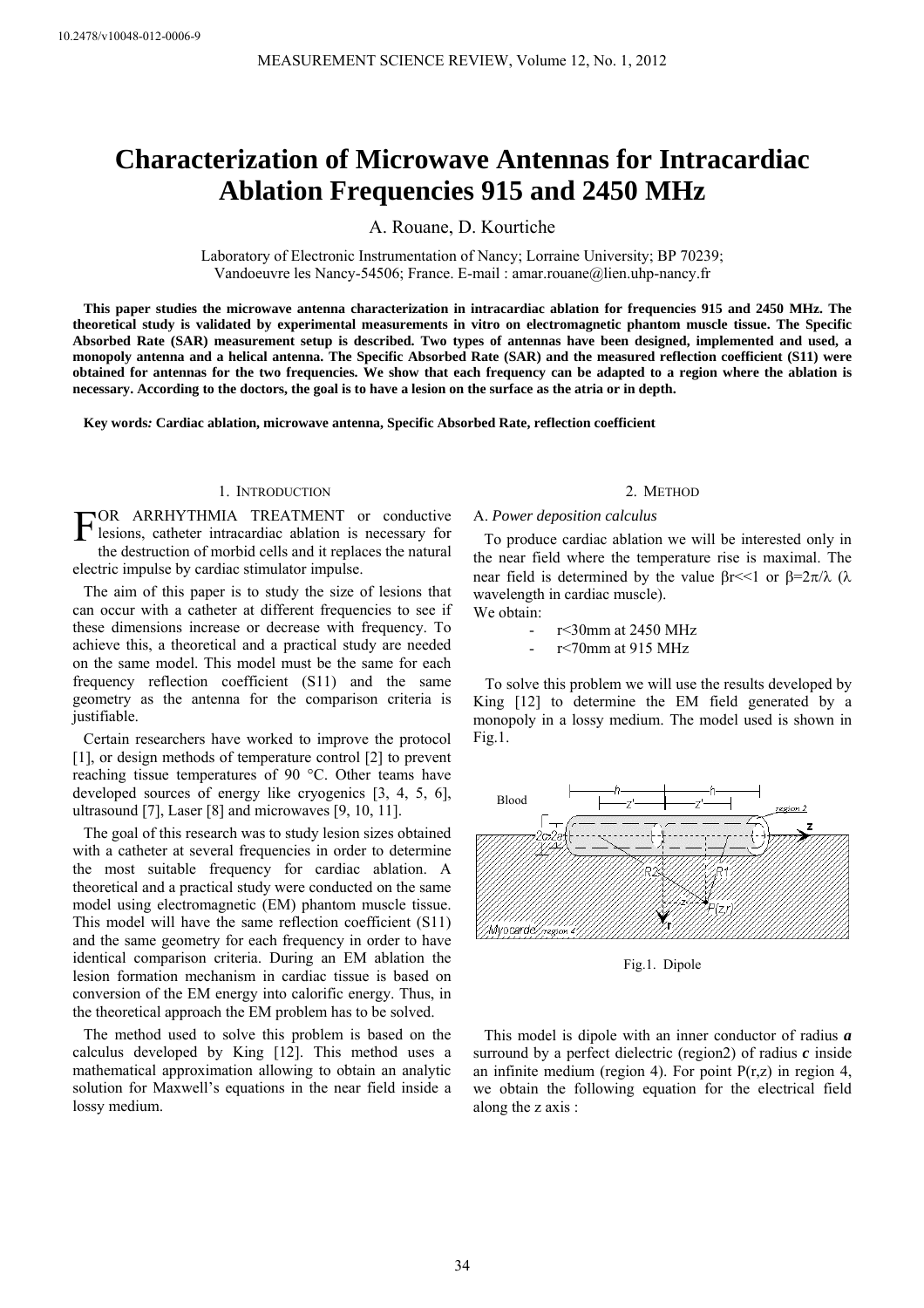$$
E_{4Z}(r,z) = \frac{i\omega\mu_0 I(0)}{4\pi sin k_L h} \left[ \left( 1 - \frac{k_L^2}{k_4^2} \right) \int_0^h \sin k_L (h - z') \left[ \psi(z, z') + \psi(z, -z') \right] dz' + \frac{k_L}{k_4^2} \left[ \psi(z, h) + \psi(z, -h) - 2\psi(z, 0) \cos k_L h \right] + \frac{1}{2} \left( \frac{k_L^2}{k_2^2} - 1 \right) e^2 \ln \frac{c}{a} \int_0^h \sin k_L (h - z') \tag{1}
$$

$$
\psi(z, z') = (e^{ik_4} R_1) / R_1 \qquad R_1 = [(z - z')^2 + r^2]^{\frac{1}{2}}
$$
  
\n
$$
\psi(z, -z') = (e^{ik_4} R_{21}) / R_2 \qquad R_2 = [(z + z')^2 + r^2]^{\frac{1}{2}}
$$
\n(2)

Where

And

Where

$$
I(0) = V_0^{\ e} / Z_0
$$
  
\n
$$
k_L = k_2 \left[ \frac{\ln(c/a) + F}{\ln(c/a) + n_{24}^2 F} \right]
$$
  
\n
$$
F = \frac{H_0^{(1)}(k_4 c)}{k_4 c H_1^{(1)}(k_4 c)} H : Function \ of \ Hankel
$$
  
\n
$$
n_{24}^2 = k_2^2 / k_4^2
$$
\n(3)

The wave number k for each region is defined by:

$$
k_2 = \omega(\mu_0 \varepsilon_2)^{1/2}
$$
  
\n
$$
k_4 = \omega \left[ \mu_4 \left( \varepsilon_4 + i \frac{\sigma_4}{\omega} \right) \right]^{1/2}
$$
 (4)

The values for  $\varepsilon_4$  and  $\sigma_4$  are calculated with the following formulas [13] in the frequency domain 0.01-18 GHz:

$$
\varepsilon_4 = \varepsilon_0 \times \varepsilon_4 \tag{5}
$$

$$
\varepsilon_4' = 1.71f^{-1.13} + \frac{\varepsilon_s - 4}{1 + (f/25)^2} + 4
$$
 (6)

And

$$
\sigma_4 = 1.35 f^{0.13} \sigma_0 + \frac{0.0222(\varepsilon_s - 4)f^2}{1 + (f/25)^2} \tag{7}
$$

 $\sigma_0$  = 7 S/m,  $\varepsilon_s$  = 47 and *f* expressed in GHz.  $\varepsilon_s$  is the permittivity of blood.

We will check the following approximations:

$$
k_4 / k_2 |^2 >> 1
$$
 and  $(k_2 c)^2 < 1$   
With  $\epsilon_2 = \epsilon_0 \times 2.1$ , a = 0.24 mm and c = 0.8 mm, we obtain:

| Frequencies | $h$ (mm) |     |     | $\epsilon_4$ ' σ <sub>4</sub> (S/m) $\left  k \frac{4}{k^2} \right ^2$ | $(k2c)^2$            | $ k4c ^2$            |
|-------------|----------|-----|-----|------------------------------------------------------------------------|----------------------|----------------------|
| 2450 MHz    | 149      | 47  | 17  | 23.2                                                                   | $3.5 \times 10^{-3}$ | $8.2 \times 10^{-2}$ |
| 915 MHz     | 34 Q     | 49  | 10  | 25.1                                                                   | $4.910^{-4}$         | $1.2 \times 10^{-2}$ |
| 434 MHz     | 69 2     | 51  | .86 | 29.8                                                                   | $1110^{-4}$          | $3.3 \times 10^{-3}$ |
| MHz         | 876      | 148 | .60 | 200                                                                    | $4.3 \times 10^{-7}$ | $8.610^{-5}$         |

Table.1. Approximations of calculations based on the frequency.

| Frequencies       | k۰   | k4           |             |
|-------------------|------|--------------|-------------|
| 2450 MHz          | 74   | $356 + 44i$  | $108 + 23i$ |
| 915 MHz           | 28   | $137 + 27i$  | $47 + 82i$  |
| <b>MHz</b><br>434 | 13   | $69 + 22i$   | $23 + 3.6i$ |
| 27<br>MHz.        | 0.82 | $9.5 + 6.6i$ | $1.8+0.16i$ |

Table.2. Calculations of the wave number in the different medium as a function of frequency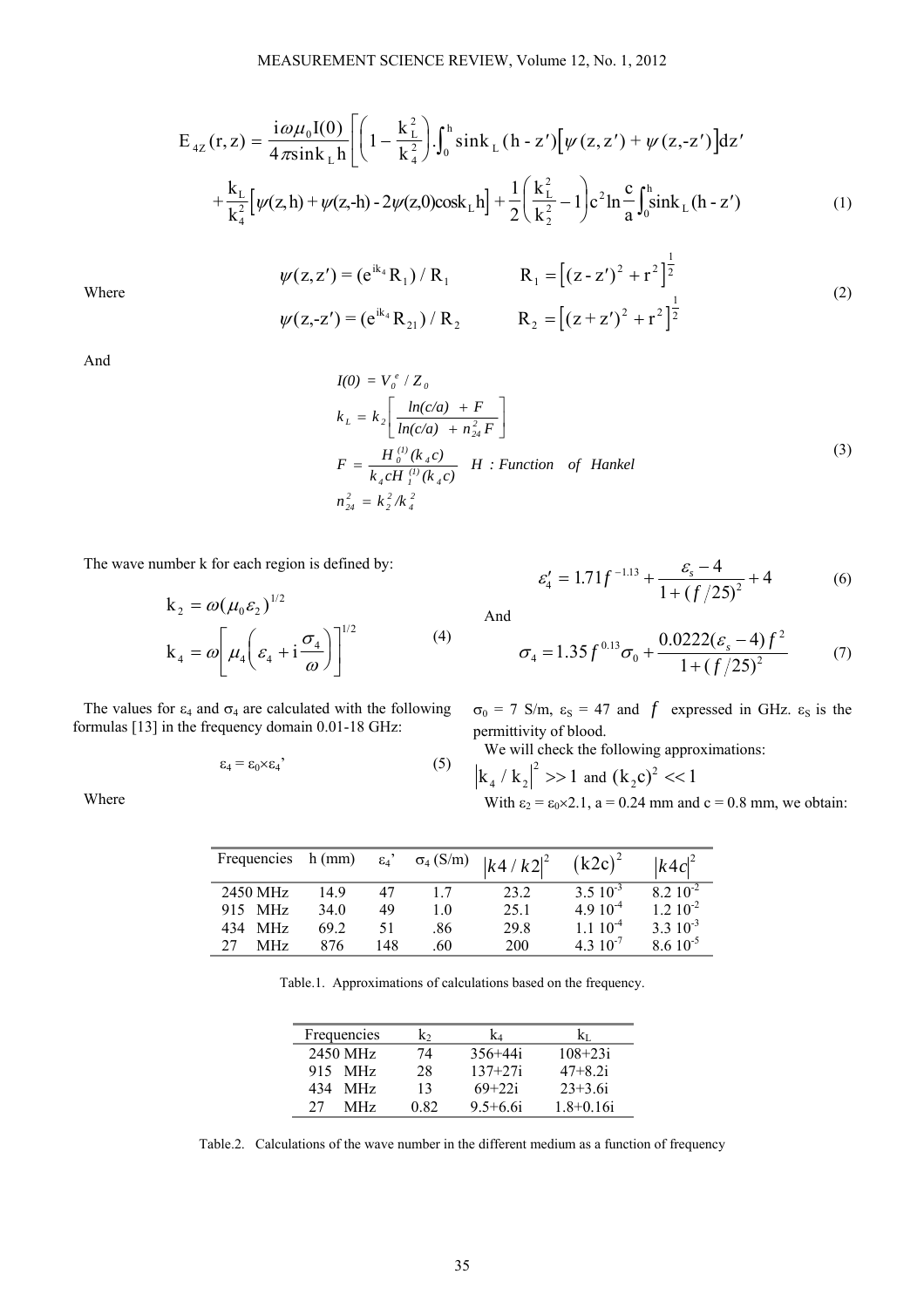The energy absorbed by the tissue is defined by:

$$
SAR = \frac{1}{2}\sigma_4 E_{4Z}^2
$$
 (8)

 $σ<sub>4</sub>$  is defined in (7) and calculated in Table 1.

The heat equation in tissue is solved using the finite difference method in order to obtain the temperature distribution around the antenna. This equation is obtained by combining heat transfer mechanisms in the heat equation.

$$
\rho c \frac{\partial T}{\partial t} = \nabla (K \nabla T) - W_b C_b (T - T_a) + SAR \quad (9)
$$

Where: SAR= Specific Absorption Rate J/m<sup>-3</sup>

ρ Density kg. m<sup>-3</sup>, c specific heat J.kg<sup>-1</sup>.C<sup>-1</sup>, K thermic conductivity  $W.m^{-1}.C^{-1}$ ,  $W_b$  volumetric flux rate  $ml^3.kg^{-1}.C^{-1}$ , C<sub>b</sub> blood specific heat J.kg<sup>-1</sup>.C<sup>-1</sup>, T<sub>a</sub> ambient temperature °C. The constants used are:  $\Delta r = 0.1$  mm;  $\Delta t = 0.01$  s;  $K = 0.7$ W.m<sup>-1</sup>.C<sup>-1</sup>;  $\rho = 1000 \text{ kg.m}^{-3}$ ; c = 3930 J.kg<sup>-1</sup>.C<sup>-1</sup>; W<sub>b</sub> = 200  $ml<sup>3</sup>.kg<sup>-1</sup>.s<sup>-1</sup>; C<sub>b</sub> = 60 J.kg<sup>-1</sup>.C<sup>-1</sup>; T<sub>a</sub> = 37 8C$ 

## 3. EXPERIMENTAL SETUP

# *A. Method*

Several researchers have proposed methods to measure the amplitude of electromagnetic field strength (EMF) and the SAR [14, 15].

SAR measurements were conducted using the setup presented in Fig.2. The EM probe was made by Narda model 8021B with the amplifier 8010B calibrated at 915 and 2450 MHz. A 2D map of the EM field was drawn along the z and r axis, each 0.25mm. Measurements were done with two different liquid phantoms for 915 and 2450 MHz. Their composition and electrical properties are presented in Table2.



Fig.2. SAR measurement setup

The SAR measurement setup is composed of a probe mounted on 2 step motors connected to 2 positions sensors. This system is connected to an acquisition card controlled by a computer, which manages the control and record probe position and value of the EM field at each position (*HPVEE®)software*) and performs the signal processing (*Mathematica*® so*ftware).* 

#### *B. Monopoly and helical antennas*

The microwave generators used for this study are:

2450 MHz: generator 1000 from Fidus Medical Technology. 915 MHz: generator 15122 from MEL

These generators offer only an approximate value of the output power. Thus, two power sensors calibrated at 915 and 2450 MHz were used to give the real output power value. In order to study the lesion formation at 915 and 2450 MHz, two types of antennas were used: monopoly and helical antennas.

Monopoly at 915 and 2450 MHz have the following characteristics:



Fig.3. Monopoly

| Frequency | $d$ (mm) | (mm) | ∴dB⊥ |
|-----------|----------|------|------|
| 915 MHz   | -225     |      | -24  |
| 2450 MHz  | つつち      |      |      |

Table 2. Monopoly characteristics

These monopoly antennas were realized using the  $50\Omega$ coaxial cable IW70 from Insulated Wire Inc. The electrical and mechanical characteristics are:

- outer conductor outer diameter : 1.55mm
- inner conductor outer diameter : 0.48mm
	- expanded Teflon dielectric :
		- dielectric constant :  $\varepsilon$ <sup>-</sup><sub>r</sub>=1.44
		- outer diameter: 1.22mm
- loss 1.24dB/m at 2450 MHz, 0.75 dB/m at 915 MHz

S11 measurements of these antennas were made using the network analyzer HP8752C. For each S11 measurement the antennas were immersed into liquid phantom having the same dielectric properties as cardiac tissue. At 915 MHz the phantom was made of 71% (in weight) ethylenglycol, 28% distilled water and 2% of NaCl [16]. At 2450 MHz the phantom was made of 67% (in weight) distilled water and 33% ethylenglycol [16]. The percentages of the composition permit to approach the values of pemittivities of the myocardium. The values of the permittivities of the myocardium depend on the frequency. Their dielectric properties are shown in Table4. These values were obtained by a network analyzer using the virtual line method [17].

Note that at high frequencies, the permittivity is defined by  $\epsilon = \epsilon'$ - $\epsilon$ " [15] where  $\epsilon$ " represents the imaginary part and reflects the energy losses.

| <b>Frequenc</b> | <b>Phantom composition</b> | ε | $\varepsilon$ '' |
|-----------------|----------------------------|---|------------------|
| 915 MHz         | Ethylenglycol 71%,         |   | 25               |
|                 | Water 28%, Salt 2%         |   |                  |
| 2450            | Water 67%, Glycérol 33%    | 6 | 17               |
|                 |                            |   |                  |

Table 4. Dielectric properties of EM phantom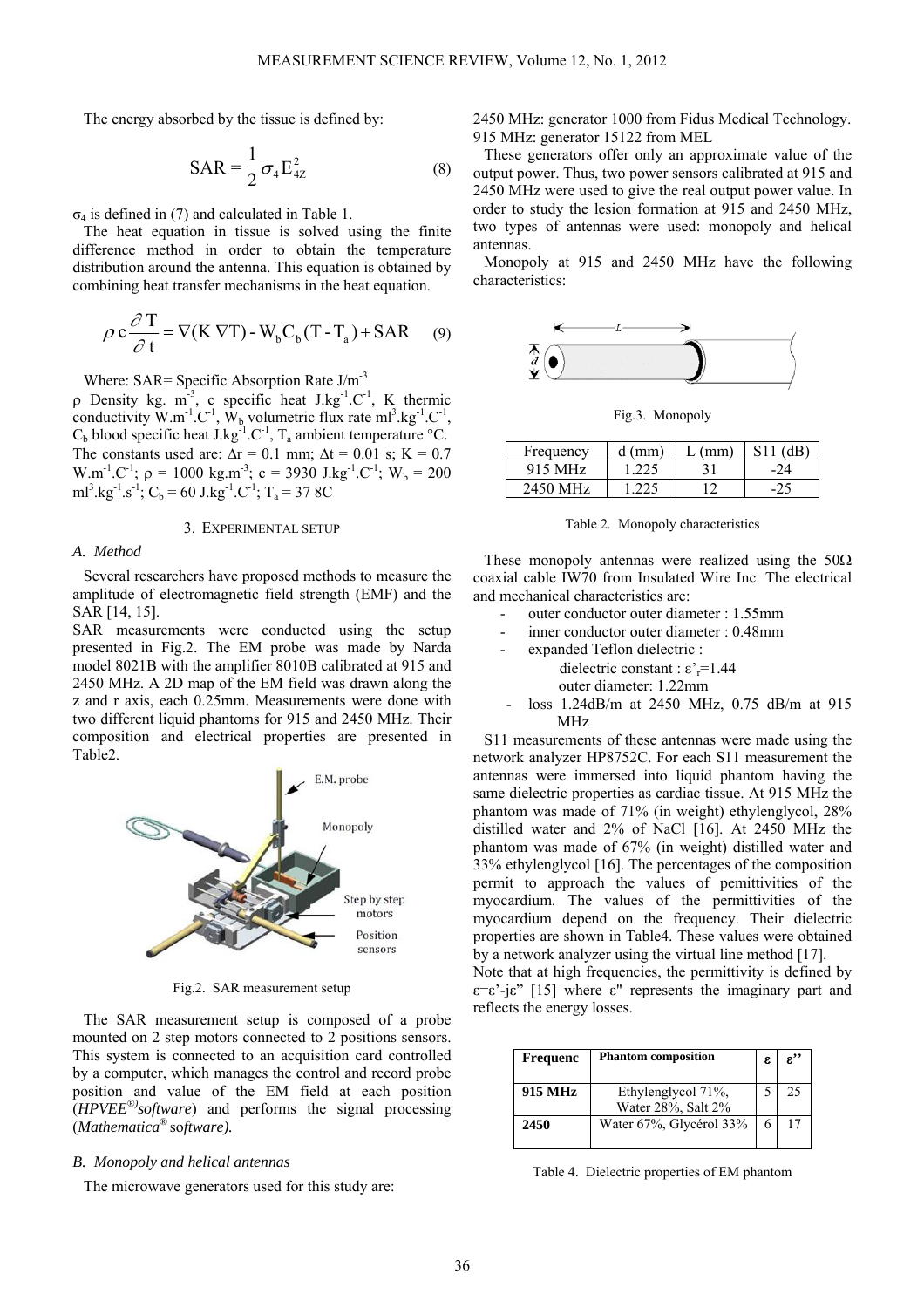We work with antennas using two frequencies; thus we must prepare two phantoms for every given permittivity of the myocardium at the considered frequency.

| Frequency | ε. | £′ |
|-----------|----|----|
| 915 MHz   |    |    |
| ИHz       |    |    |

Table 5. Dielectric properties of myocardium

S11 graph of the monopoly at 2450 MHz is presented in Fig.4. Both of these antennas show a good reflection coefficient: -24dB at 915 MHz -25dB at 2450 MHz



Fig.4. Monopoly S11 at 2450 MHz

Helical antennas used at 915 and 2450 MHz have the following characteristics:



Fig.5. Helical antenna

| Frequency | tours | $'$ mm $\cdot$            | ′4B).        |
|-----------|-------|---------------------------|--------------|
| 915 MHz   |       |                           | $-1^{\circ}$ |
| 2450 MHz  | 49    | $^{\prime}$ 1 $^{\prime}$ | $-17$        |

Table 6. Helical antenna characteristics

Two types of coaxial cables were used to realize these antennas: IW70 at the beginning of the catheter and IW50 near the antenna. The IW50 cable is used because of its smaller diameter that allows proper bending of the catheter. The characteristics of this coaxial cable are:

- outer conductor outer diameter : 1.1mm
- inner conductor outer diameter : 0.32mm
- expanded Teflon dielectric : dielectric constant :  $\epsilon$ '<sub>r</sub>=1.37
	- outer diameter : 0.80mm
- loss 1.83dB/m at 2450 MHz, 1.14 dB/m at 915 MHz

S11 graph of the 2450 MHz helical antenna is presented in Fig.6. SAR measurements of these antennas gave the following results. For the monopoly shown in Fig.7, the 2D SAR plots at 915 MHz and 2450 MHz are shown in Fig.8 and 9, where iso-SAR lines were drawn at 5, 10 and 20%.



Fig.6. Helical antenna S11

This graph shows that the antenna exhibits several adaptation frequencies. Thus, it is easy to adapt this antenna at 915 MHz without significantly changing the length of the antenna. It is not the case for the monopoly antenna which presents only one frequency adaptation. However, we should keep in mind that this does not mean that the energy distribution around the antenna will be homogenous; it only means that the transfer of energy between the coaxial cable and the antenna is optimal.

# 4. RESULTS

We can see a strong SAR peak around  $z = 0$ mm on these figures. These results correspond to the calculus obtained by King that shows a maximum of the electrical field at the beginning of the antenna.



Fig.7. Monopoly antenna axis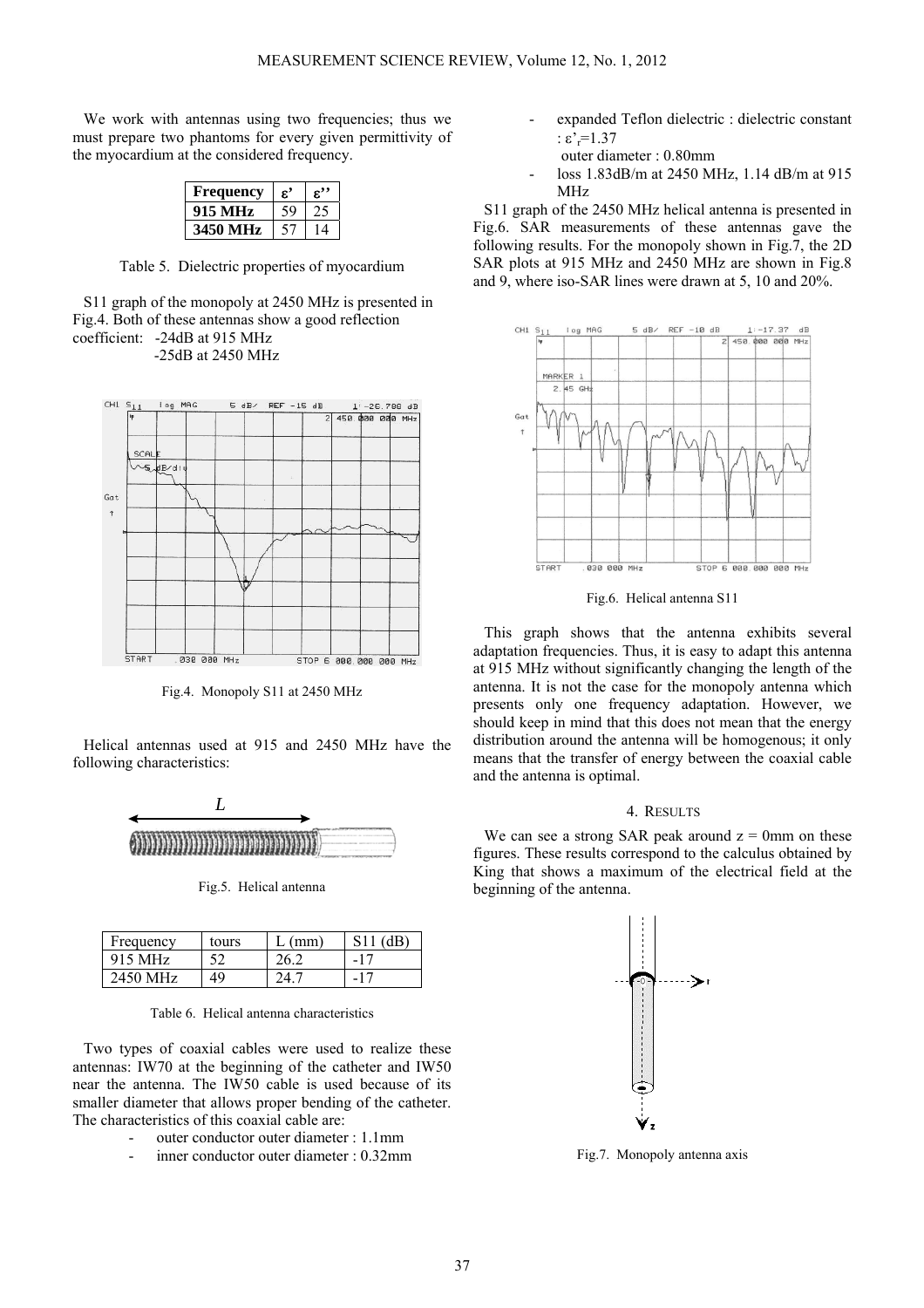

Fig.8. 915 MHz Monopoly antenna SAR



Fig.9. 2450 MHz Monopoly antenna SAR

Results obtained with the helical antenna, Fig.10, are shown in Fig.11 and 12:



Fig.10. Helical antenna axis



Fig.11. 915 MHz Helical antenna SAR*.* 



Fig.12. 2450 MHz Helical antenna SAR

As we can see on these curves, the SAR pattern is more homogenous but does not penetrate deep into the helical antenna case as compared to the monopoly antenna.

## 5. DISCUSSION

The figures obtained from the SAR measurements show similar results to those obtained from monopoly probes in [18, 19], and those obtained for the helical antennas in [20]. We can better appreciate the results in Fig.11b and 12b. They show that there is no difference regarding the depth of penetration between 915 and 2450 MHz; the theoretical calculation gives the same results. There are, however, notable differences in SAR profiles if we consider the longitudinal axis of the antenna (z-axis). For monopoly probes, there is a peak SAR at the beginning of the antenna where  $z = 0$  and a decrease of it as z increases. The general shape of the SAR is due to radiation losses throughout the antenna, which are obviously lower at the beginning of the antenna and very strong at the end of it. The lengths of antennas at 915 MHz and 2450 MHz are not the same; the profile of SAR is more extended to 915 MHz. Nevertheless, at 2450 MHz, the profile of the SAR is more homogeneous which in case of cardiac ablation is very important. Indeed, this avoids having hot spots in the region very close to the antenna that can cause the formation of blood clots and in that case create a risk of embolism. For the antennas of helical type the case is different because antennas are the same length and we have a structure which slows down the phase**.** As we can see, all along the antenna there are very important SAR spikes, very close together. This is quite typical for this type of structure.

This ensures a good homogenization of the profile of SAR, but as we can see, the depth of penetration of this type of antenna is quite small compared to the monopoly antenna. Indeed, it has a very important surface wave and this can cause problems if one tries to create deep lesions without charring the surface.

Nevertheless, this type of lesion may be suitable to the atria where we rather need a lesion on the surface than in depth.

#### 6. CONCLUSION

The comparative study of intracardiac ablation between frequencies 915 and 2450 MHz has been conducted from a theoretical and practical point of view. The results show an